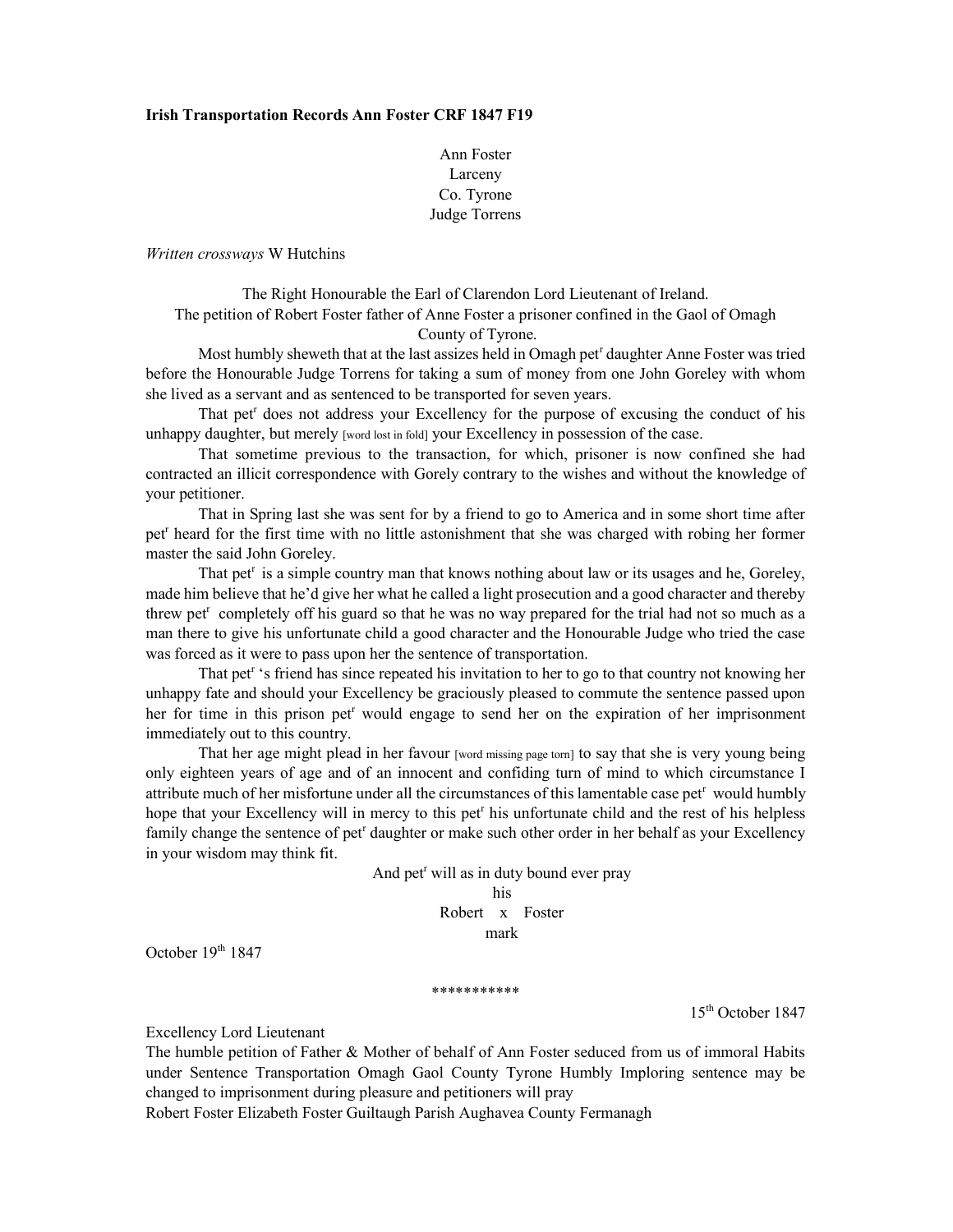Excellency Lord Lieutenant

We the undersigned knoweth Elizabeth Foster and Robert Foster Laborer to be honest and Anne Foster their daughter of immoral Habits under sentence Transportation Omagh Gaol County Tyrone we never heard of her being confined in this County for the like offence and we Join with Petitioners imploring her sentence may be changed to imprisonment during pleasure and may be the means of reclaiming her and we will be thankful.

**Signatures** 

Hugh Gardiner William Conley Alexander Croathers William Irvine John Dunlop

Written crossways W Hutchins

 Referred to Co Inspector who will have the goodness to ascertain & report the character of the Memorialists, the Parents of the convict. H.H. Oct/47

\*\*\*\*\*\*\*\*\*\*\*\*\*

County of Fermanagh Inspector's Office Enniskillen 2 nd Nov 1847

The memorialists are well known to the County and I can confidently state, that, in their [walk?] of life there can be no better conducted persons.

> W Foott Co Inspector

Mr Hitchens Initials 3/11/47

To forward to Justice Torrens initials

\*\*\*\*\*\*\*\*\*\*\*\*\*\*

? Grenville St Nov 5<sup>th</sup> 1847

Sir,

In Reference to the memorial of Robert & Elizabeth Foster on behalf of their daughter Anne Foster now a prisoner in the jail of Omagh & under sentence of transportation for seven years, for Larceny, I have to Report for his Excellency's information, that there did not occur on the Trial any aggravating circumstances beyond the fact, that being a Prostitute she beguiled an unwary Countryman to have intercourse with her & robbed him of  $£5$  - Her character both for Chastity & Honesty being thus forfeited, I thought it better for the unfortunate young woman herself to sentence her to 7 years transportation rather than to a period of imprisonment, at the expiration of which she would be remitted to the scenes of her former depravity – But as it would appear from their memorial that her parents are desirous to send her out of this country to America, I respectfully recommend that upon her being put on Board a vessel in the course of the Spring, bound for America or some of our own Colonies, that the sentence now recorded against her be commuted.

> I have the Honor to be  $y^r$  ob<sup>ts</sup>t Robert Torrens

T.N. Redington Esqre

W Hitchins Nov 5/47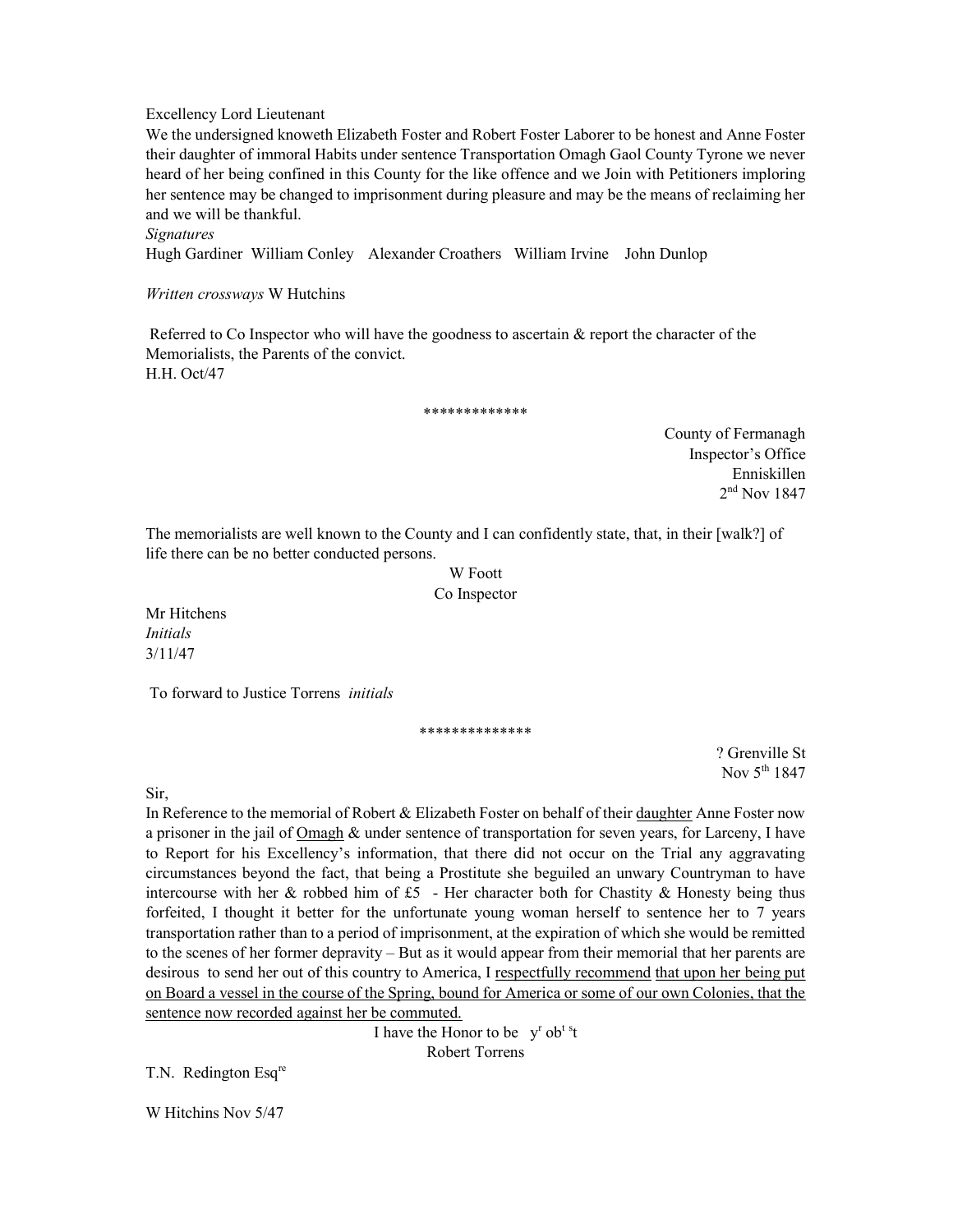1. W. Foott will perhaps be able to see that arrangements referred to are fully carried out and the Governor at the gaol has been instructed to discharge her, whenever W.F. shall certify that her passage has been secured etc.

It is desirable that she should be placed on board the vessel in custody of this office.

H.H Nov 30

# \*\*\*\*\*\*\*\*\*\*\*\* County of Fermanagh Enniskillen  $Dec<sup>r</sup> 3<sup>rd</sup> / 47$

The Prisoner, Ann Foster, being confined in Omagh Gaol – which is 20 miles from this. If may be attended with more convenience to the Public Service If the Inspector of Tyrone Resident in Omagh carried the orders in the annexed account of the  $30<sup>th</sup>$  into effect.

> W. Foott C. Inspector

To Under Secretary Dublin Castle

Referred to the Co Inspector who will be so good as to carry out His Excellency's directions – where noted; the papers to be returned, and the Governor will be instructed to discharge Ann Foster on receiving a notification that arrangements are made for her removal to America.

H.H. Dec 4/47

\*\*\*\*\*\*\*\*\*\*\*\*

Inspector's Office County of Tyrone Omagh 8 th December 1847

I have received the file of papers relative to Anne Foster confined in the Gaol here under rule of transportation for 7 years for Larceny. On the recommendation of Judge Torrens His Excellency The Lord Lieutenant has been pleased to grant a remission of her sentence on her being put on Board a vessel[to] America where it is stated this Girl has friends. In order to carry out His Excellency's directions I request you will have her Father (Rob<sup>t</sup>Foster) informed. That as soon as he can Lodge in my hands a sum of money sufficient to pay her passage out also for her servantstore. I will send a constable to put her on Board.

> George Wade Co Insp.

Wade Foottt Esq<sup>re</sup> Co Inspt

Constable Jackson of McGuires Dist. Knows where Ann Fosters Father Resides.

\*\*\*\*\*\*\*\*\*\*\*\*\*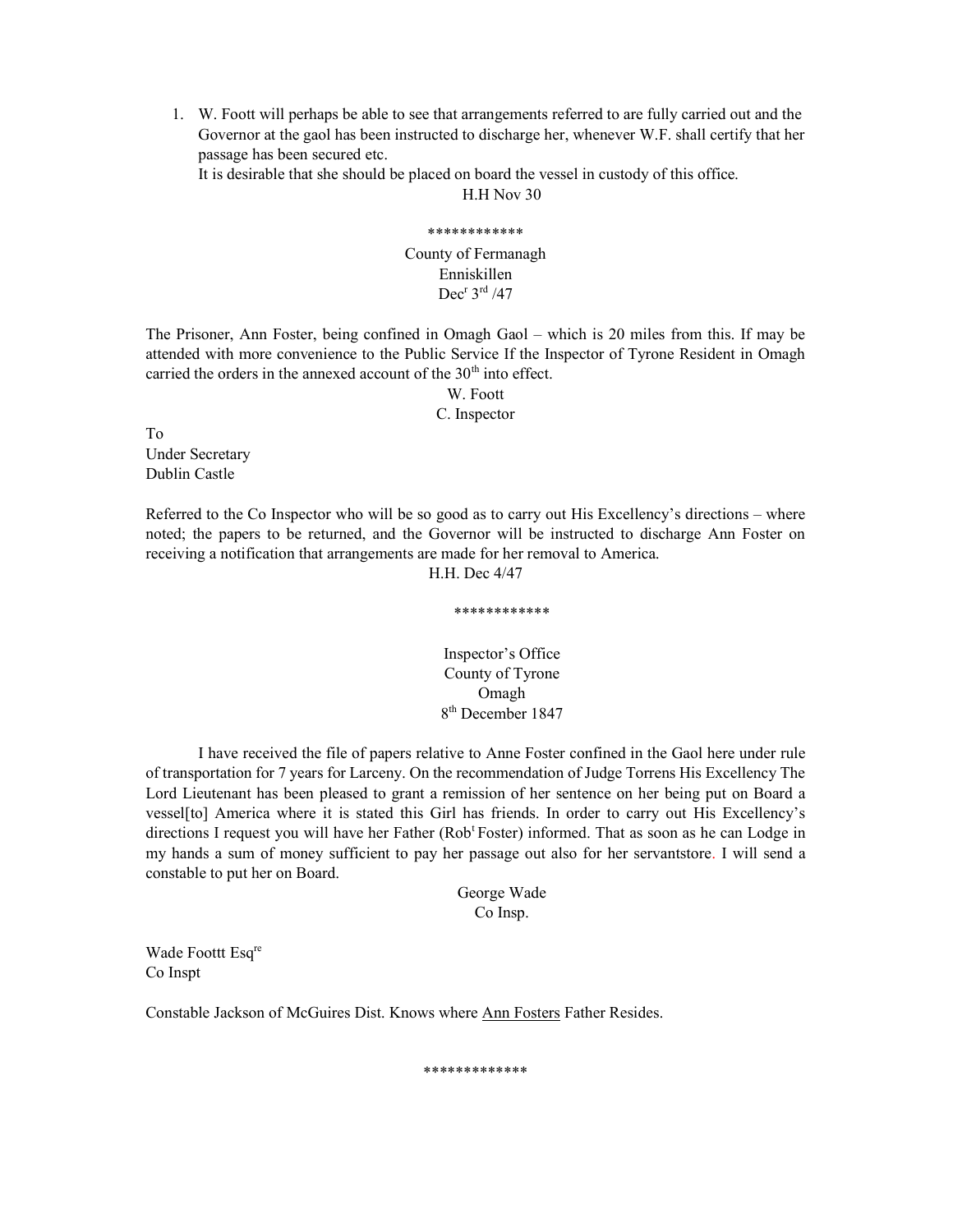To His Excellency the Lord Lieutenant General and General Governor of Ireland.

The humble petition of Robert and Elizabeth Foster the parents of Anne Foster under Rule of Transportation in the gaol of Omagh County Tyrone.

Humbly sheweth that your petitioners thought at the time they made application to your Excellency for a commutation of her sentence that they would be able to procure as much money as would pay her passage to America through their own industry and assistance of friends but for want of employment or means of support a large family were Reduced to the lowest Elle (sic) of poverty from which circumstances they were obliged to take Refuge in the poor House for some time but are now living by his day Labours which is very uncertain

Petitioners Humbly beg to state that they feel most grateful for your Excellencys kind consideration of their former memorial and humbly begs you will be pleased under their distressed and lowly destitude situation to commute the sentence where it will our constant endeavours to induce her to change her former mode of life as it has invariably been our study to bring her up in a moral and Religious way.

> Memorialist will pray Rob<sup>t</sup> Foster Eliz<sup>th</sup> Foster 15 Dec<sup>r</sup> 1847

We the undersigned beg to recommend the prayer of memorialists to the favourable consideration of His Excellency. Anthony Henry Irvine Hugh Gardiner William Conley Robert Croathers John Armstrong William Irvine John Dunlop George Murphy William Greadon Thomas Wood

#### \*\*\*\*\*\*\*\*\*\*\*\*

County Fermanagh Brookboro' 15 Dec 1847

I have shewn Mr Wade's communication with reference to Anne Foster under sentence of Transportation in Omagh gaol, to her parents who state they are unable to give money to pay for her passage to America.

> Inspector's Office Dec  $15^{th}/47$

I send you T.P. Ormsby's report with reference to your communication annexed & also a Mem<sup>1</sup> handed to him to be transmitted to you.

> W. Foott C. Inspector.

to George Wade Esq<sup>re</sup> Omagh

Robert Armstrong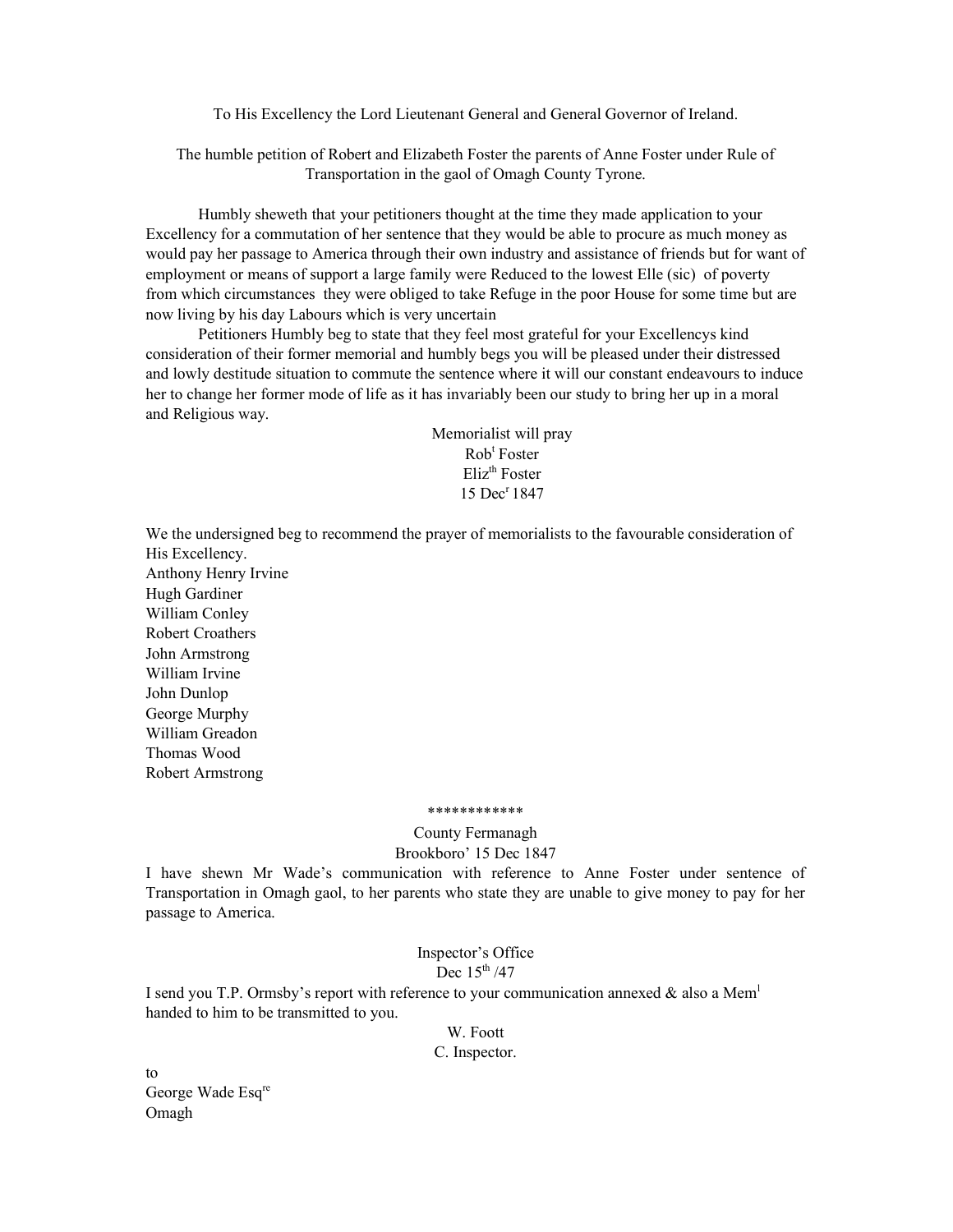#### \*\*\*\*\*\*\*\*\*\*\*\*

County Tyrone Omagh 17th December 1847

I Beg leave to state, that in order to carry out His Excellency the Lord Lieutenants directions relative to Anne Forster now confined in the Gaol of Omagh under rule of Transportation for Larceny I communicated to the County Inspector of Fermanagh the decision in this case as she is known to reside in that County. I redirected Sub Insp Ormsby's report in which he states they are totally unable to pay her passage to America. The County Insp. (J W Foott) has forwarded me a Memorial which I attached to her file.

 George Wade  $Co<sup>y</sup>$  Insp

The Under Secretary

Papers returned to the Court Pros for his further opinion.  $H.H.$  Dec<sup>r</sup> 19

### \*\*\*\*\*\*\*\*\*\*\*\*

### F. 11 847

# Anne Foster Larceny 7 years Trans (To be relieved)

The Judge recommends a remission of her sentence on her being put on board a Vessel for America in Spring.

Nov 8

To be discharged upon the conviction submitted by Judge Torrens.

Cancelled, the conditions not having been complied with H.H. Dec 20/

#### \*\*\*\*\*\*\*\*\*\*\*\*\*

### F 19 47

Anne Foster Larceny 7 years Trans The prisoner is unable to comply with the conditions of His Excellency's pardon. Judge Torrens recommends that the law should take its course Dec 29 The law must take its course

1. G.G & Mem inf II Judge Torrens inf<sup>d</sup> Done initials 30/12/47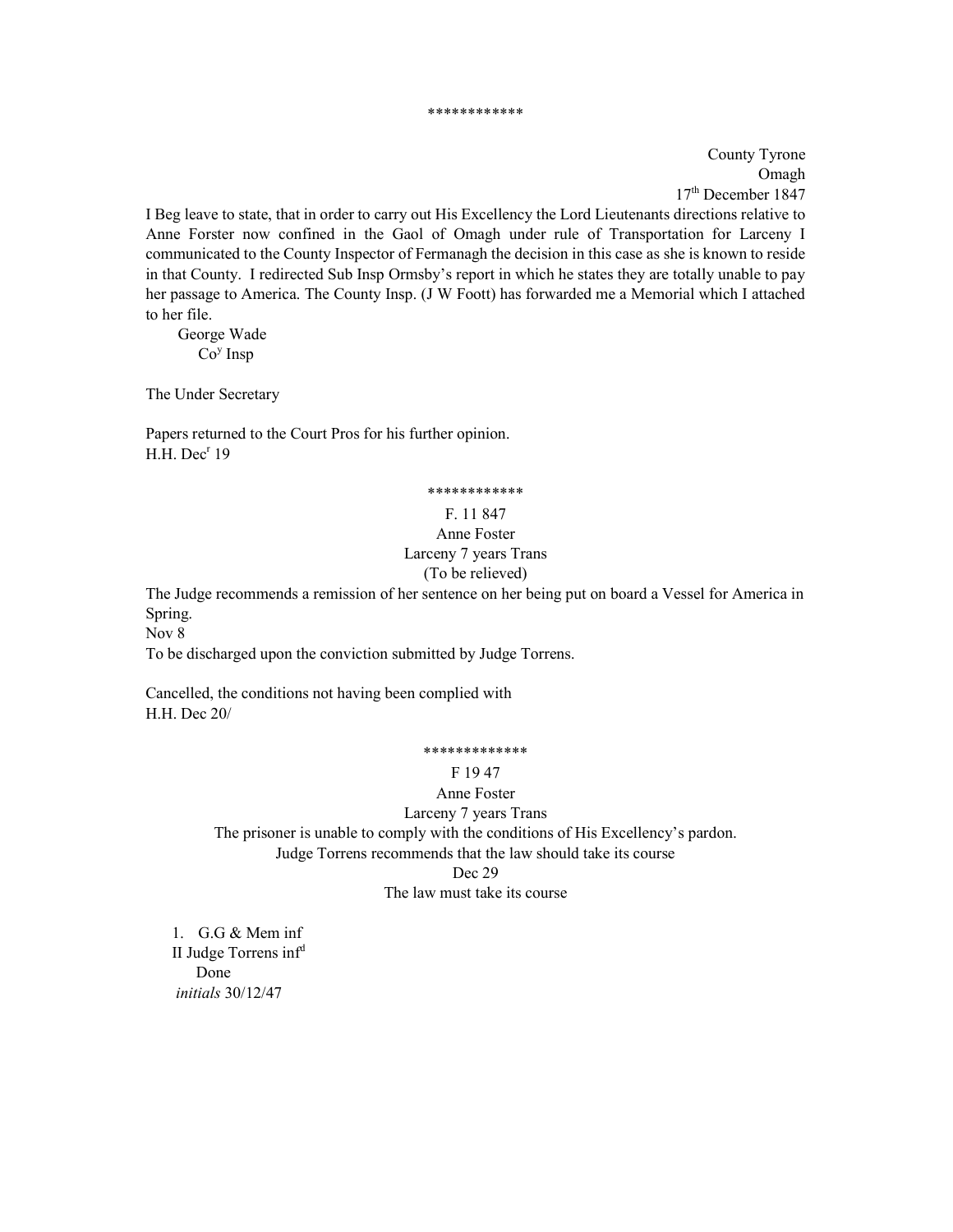Copy with images as copied from file. \*\*\*\*\*\*\*\*\*\*\*\*\*\*\*\*\*\*\*\*\*\*\*\*\*\*\*\*\*\*\*\*\*\*\*\*\*\*\*\*\*\*\*\*\*\*\*\*\*\*\*\*\*\*\*\*\*\*\*\*\*\*\*\*\*\*\*\*\*\*\*\*\*\*\*\*\*\*\*

No2

County Tyrone Omagh 17th December 1847

I Beg leave to state, that in order to carry out His Excellency the Lord Lieutenants directions relative to Anne Forster now confined in the Gaol of Omagh under rule of Transportation for Larceny I communicated to the County Inspector of Fermanagh the decision in this case as she is known to reside in that County. I redirected Sub Insp Ormsby's report in which he states they are totally unable to pay her passage to America. The County Insp. (J W Foott) has forwarded me a Memorial which I attached to her file.

 George Wade  $Co<sup>y</sup>$  Insp

The Under Secretary

Papers returned to the Court Pros for his further opinion.  $H.H.$  Dec<sup>r</sup> 19

No 4

## County Fermanagh Brookboro' 15 Dec 1847

I have shewn Mr Wade's communication with reference to Anne Foster under sentence of Transportation in Omagh gaol, to her parents who state they are unable to give money to pay for her passage to America.

# Inspector's Office

Dec  $15^{\text{th}}$  /47

I send you T.P. Ormsby's report with reference to your communication annexed  $\&$  also a Mem<sup>1</sup> handed to him to be transmitted to you.

### W. Foott C. Inspector.

to

George Wade Esq<sup>re</sup> Omagh

No 6

To His Excellency the Lord Lieutenant General and General Governor of Ireland.

The humble petition of Robert and Elizabeth Foster the parents of Anne Foster under Rule of Transportation in the gaol of Omagh County Tyrone.

Humbly sheweth that your petitioners thought at the time they made application to your Excellency for a commutation of her sentence that they would be able to procure as much money as would pay her passage to America through their own industry and assistance of friends but for want of employment or means of support a large family were Reduced to the lowest Elle (sic) of poverty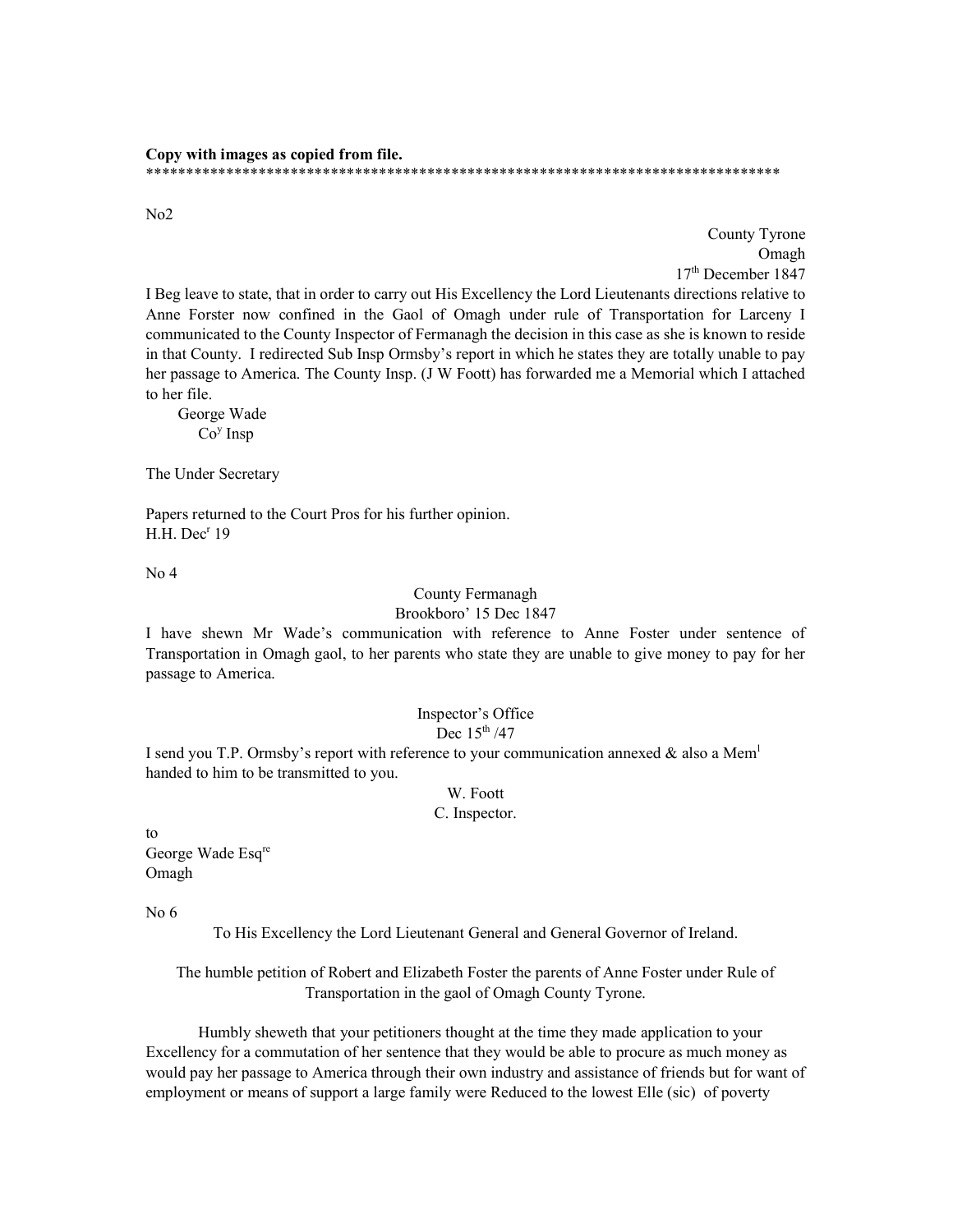from which circumstances they were obliged to take Refuge in the poor House for some time but are now living by his day Labours which is very uncertain

Petitioners Humbly beg to state that they feel most grateful for your Excellencys kind consideration of their former memorial and humbly begs you will be pleased under their distressed and lowly destitude situation to commute the sentence where it will our constant endeavours to induce her to change her former mode of life as it has invariably been our study to bring her up in a moral and Religious way.

> Memorialist will pray Rob<sup>t</sup> Foster  $E$ liz<sup>th</sup> Foster 15 Dec<sup>r</sup> 1847

No 7

Inspector's Office County of Tyrone Omagh 8<sup>th</sup> December 1847

I have received the file of papers relative to Anne Foster confined in the Gaol here under rule of transportation for 7 years for Larceny. On the recommendation of Judge Torrens His Excellency The Lord Lieutenant has been pleased to grant a remission of her sentence on her being put on Board a vessel[to] America where it is stated this Girl has friends. In order to carry out His Excellencys directions I request you will have her Father (Rob<sup>t</sup>Foster) informed. That as soon as he can Lodge in my hands a sum of money sufficient to pay her passage out also for her servantstore. I will send a constable to put her on Board.

> George Wade Co Insp.

Wade Foottt Esq<sup>re</sup> Co Inspt

Constable Jackson of McGuires Dist. Knows where Ann Fosters Father Resides.

No 9

County of Fermanagh

Enniskillen  $Dec<sup>r</sup> 3<sup>rd</sup> / 47$ 

The Prisoner, Ann Foster, being confined in Omagh Gaol – which is 20 miles from this. If may be attended with more convenience to the Public Service If the Inspector of Tyrone Resident in Omagh carried the orders in the annexed account of the  $30<sup>th</sup>$  into effect.

W. Foott

C. Inspector

To Under Secretary Dublin Castle

Referred to the Co Inspector who will be so good as to carry out His Excellency's directions – where noted; the papers to be returned, and the Governor will be instructed to discharge Ann Foster on receiving a notification that arrangements are made for her removal to America.

H.H. Dec 4/47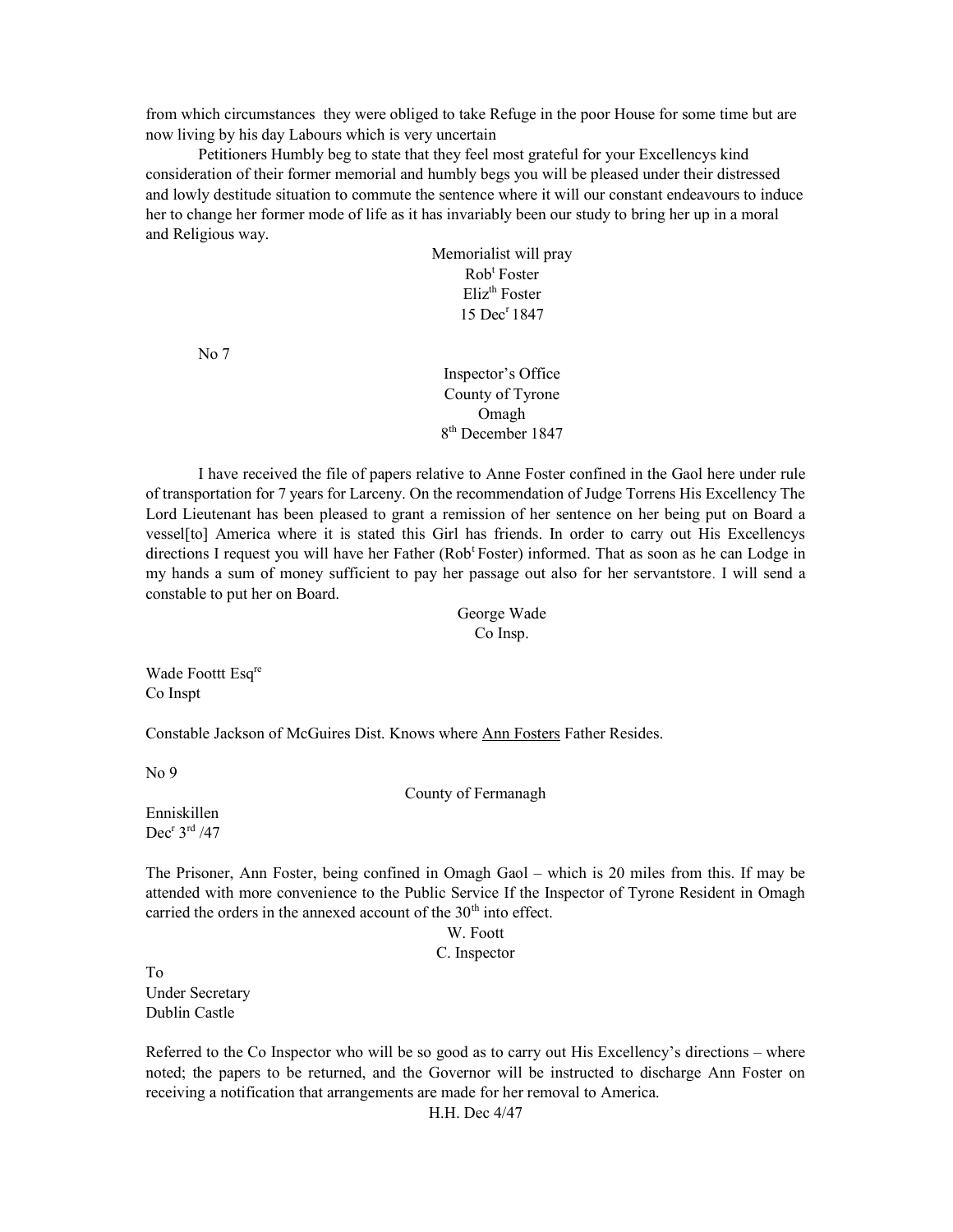### No 10

We the undersigned beg to recommend the prayer of memorialists to the favourable consideration of His Excellency. Anthony Henry Irvine Hugh Gardiner William Conley Robert Croathers John Armstrong William Irvine John Dunlop George Murphy William Greadon Thomas Wood Robert Armstrong

#### No 11

Sir,

Nov 5<sup>th</sup> 1847

Grenville St

In Reference to the memorial of Robert & Elizabeth Foster on behalf of their daughter Anne Foster now a prisoner in the jail of Omagh & under sentence of transportation for seven years, for Larceny, I have to Report for his Excellency's information, that there did not occur on the Trial any aggravating circumstances beyond the fact, that being a Prostitute she beguiled an unwary Countryman to have intercourse with her & robbed him of  $£5$  - Her character both for Chastity & Honesty being thus forfeited, I thought it better for the unfortunate young woman herself to sentence her to 7 years transportation rather than to a period of imprisonment, at the expiration of which she would be remitted to the scenes of her former depravity – But as it would appear from their memorial that her parents are desirous to send her out of this country to America, I respectfully recommend that upon her being put on Board a vessel in the course of the Spring, bound for America or some of our own Colonies, that the sentence now recorded against her be commuted.

> I have the Honor to be  $y^r$  ob<sup>ts</sup>t Robert Torrens

T.N. Redington Esq<sup>re</sup>

W Hitchins

Nov 5/47

2. W. Foott will perhaps be able to see that arrangements referred to are fully carried out and the Governor at the gaol has been instructed to discharge her, whenever W.F. shall certify that her passage has been secured etc.

It is desirable that she should be placed on board the vessel in custody of this office.

H.H Nov 30

No 13 F. 11 847 Anne Foster Larceny 7 years Trans (To be relieved) The Judge recommends a remission of her sentence on her being put on board a Vessel for America in Spring.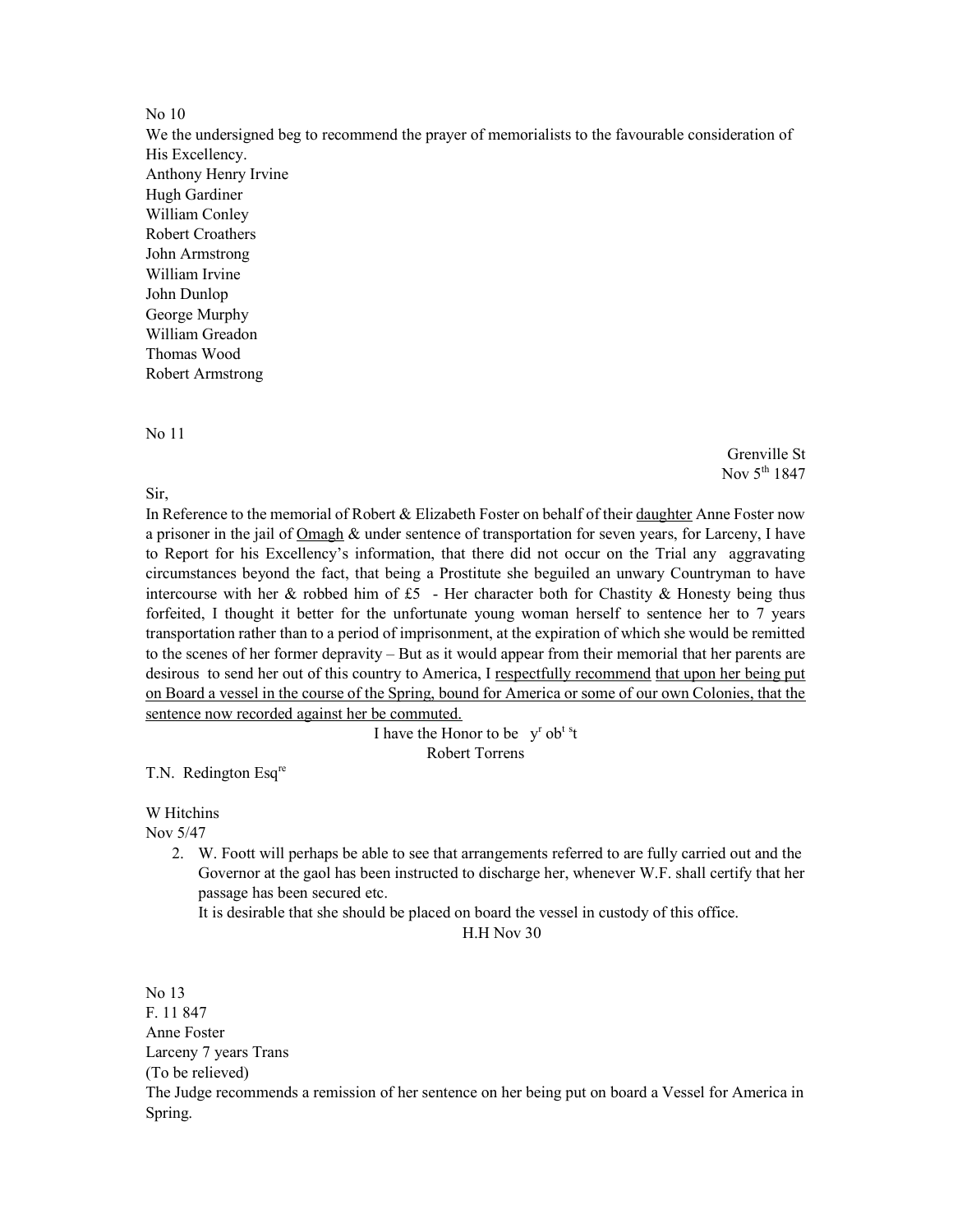Nov 8 To be discharged upon the conviction submitted by Judge Torrens.

Cancelled, the conditions not having been complied with H.H. Dec 20/

No 14

County of Fermanagh Inspector's Office Enniskillen 2 nd Nov 1847

The memorialists are well known to the County and I can confidently state, that, in their [walk?] of life there can be no better conducted persons.

# W Foott

### Co Inspector

Mr Hitchens Initials 3/11/47

 To forward to Justice Torrens initials

No 15

15th October 1847

Excellency Lord Lieutenant

The humble petition of Father & Mother of behalf of Ann Foster seduced from us of immoral Habits under Sentence Transportation Omagh Gaol County Tyrone Humbly Imploring sentence may be changed to imprisonment during pleasure and petitioners will pray

 $\mathcal{L}_\mathcal{L} = \{ \mathcal{L}_\mathcal{L} = \{ \mathcal{L}_\mathcal{L} = \{ \mathcal{L}_\mathcal{L} = \{ \mathcal{L}_\mathcal{L} = \{ \mathcal{L}_\mathcal{L} = \{ \mathcal{L}_\mathcal{L} = \{ \mathcal{L}_\mathcal{L} = \{ \mathcal{L}_\mathcal{L} = \{ \mathcal{L}_\mathcal{L} = \{ \mathcal{L}_\mathcal{L} = \{ \mathcal{L}_\mathcal{L} = \{ \mathcal{L}_\mathcal{L} = \{ \mathcal{L}_\mathcal{L} = \{ \mathcal{L}_\mathcal{$ 

Robert Foster Elizabeth Foster Guiltaugh Parish Aughavea County Fermanagh

Excellency Lord Lieutenant

We the undersigned knoweth Elizabeth Foster and Robert Foster Laborer to be honest and Anne Foster their daughter of immoral Habits under sentence Transportation Omagh Gaol County Tyrone we never heard of her being confined in this County for the like offence and we Join with Petitioners imploring her sentence may be changed to imprisonment during pleasure and may be the means of reclaiming her and we will be thankful.

Signatures Hugh Gardiner William Conley Alexander Croathers William Irvine John Dunlop Written crossways W Hutchins

 Referred to Co Inspector who will have the goodness to ascertain & report the character of the Memorialists, the Parents of the convict. H.H. Oct/47